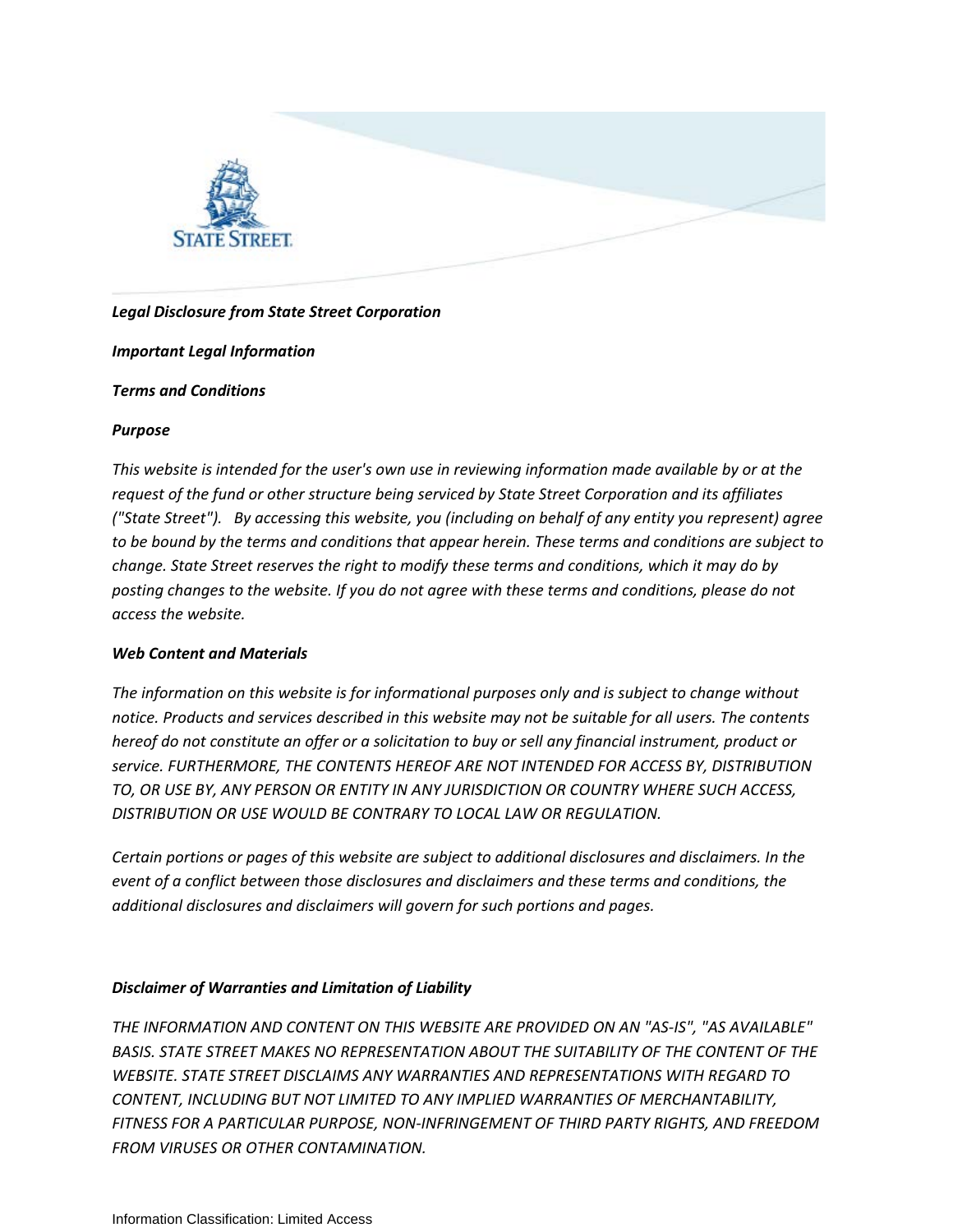*IN NO EVENT WILL STATE STREET OR FUNDS SERVICED BY STATE STREET BE LIABLE FOR ANY CONSEQUENTIAL, INCIDENTAL, SPECIAL, PUNITIVE OR EXEMPLARY DAMAGES ARISING OUT OF ANY USE OF OR INABILITY TO USE THE WEBSITE, REGARDLESS OF WHETHER STATE STREET OR THE FUND SERVICED BY STATE STREET HAS BEEN APPRISED OF THE LIKELIHOOD OF SUCH DAMAGES OCCURRING AND REGARDLESS OF THE FORM OF ACTION, WHETHER IN CONTRACT, WARRANTY, TORT (INCLUDING NEGLIGENCE), STRICT LIABILITY OR OTHERWISE.*

*Notice to investors in funds or other structures serviced by State Street or an affiliate and other third parties that do not have a contract with State Street or one of its affiliates related to the information being accessed: Your access to this website is being provided as an accommodation to and at the request of the fund or other structure being serviced by State Street. State Street is not providing investment advice, making securities recommendations or providing any other service to you, including custody services. By accessing this website, you are acknowledging and agreeing that your grant of access and use of the website and its functionality does not establish a contractual, business, client, agency, or third party beneficiary relationship between you and State Street or its affiliates and State Street and its affiliates expressly disclaim any liability for damages or losses (whether asserted on the basis of contract, tort or otherwise) related to your access and use of this website. Investor's use of group email addresses with respect to access to this website is solely at the risk of the investor and State Street accepts no responsibility regarding such use by the investor.* 

## *Access*

*State Street takes reasonable and appropriate measures to protect information we receive through the Investor Portal and to ensure that information is only disclosed to you. However, the Internet is an open system and there is no absolute guarantee that the information you have sent to us or retrieve will not be intercepted by others and you assume that risk in accessing this website.*

*State Street reserves the right to monitor and audit all transactions and data (including e-mail messages) for any purpose sent over this network and your use of this Site unless prohibited by law. You agree that a printed version of these terms and conditions shall be admissible in judicial or administrative proceedings to the same extent as other business documents and records.*

*State Street may suspend or terminate your access to this website, or may terminate provision of this website or any portion thereof, for any or no reason at any time, subject to the terms of any separate written agreement between the fund or other investment structure which has requested your access to this website and State Street.*